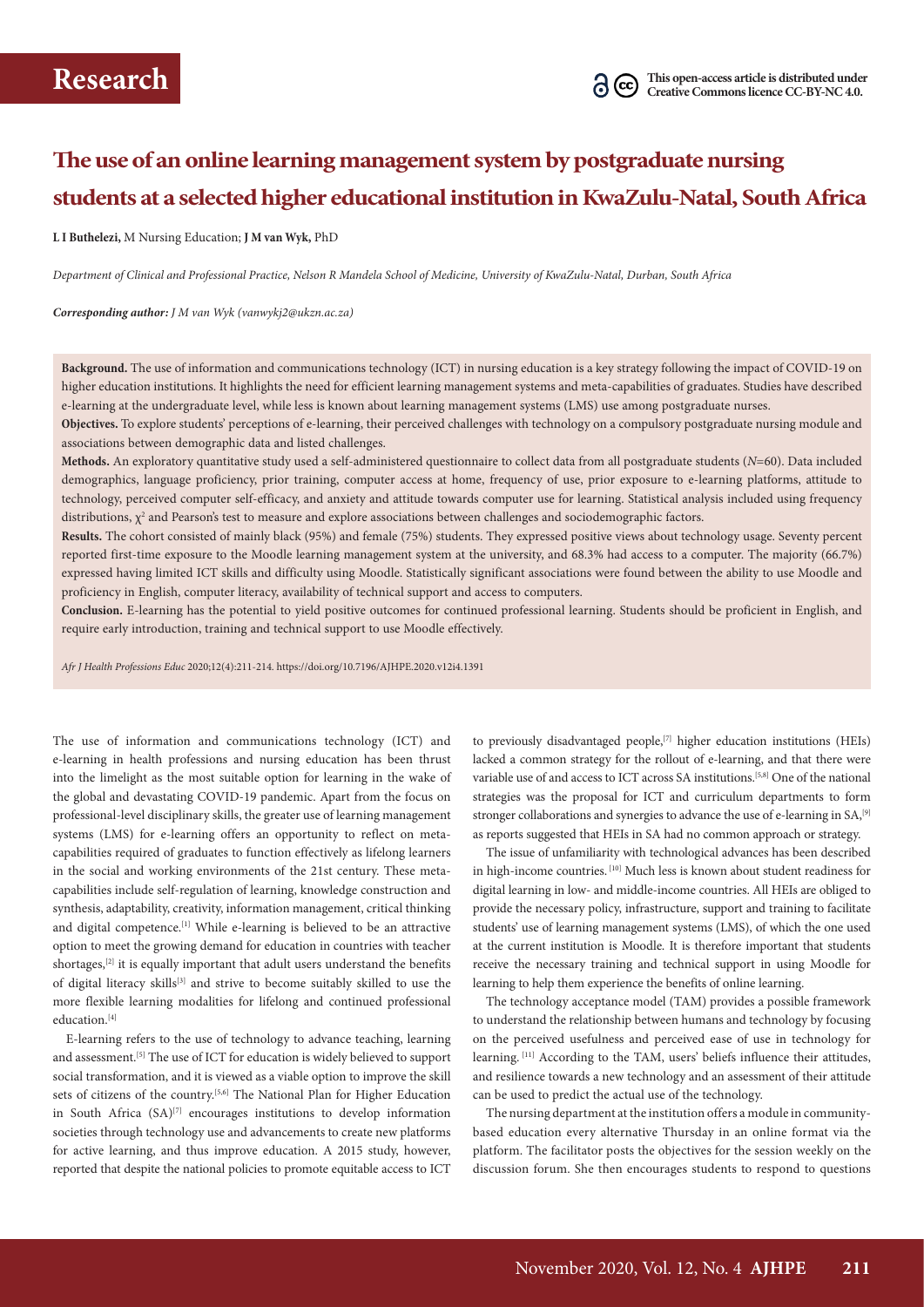

posed during the session. She continues to interact with each student who has responded to the questions, and asks clarifying and follow-up questions until task completion. While this process is communicated to students before they access the course online, and despite training and orientation, students become frustrated with the system. Some common complaints are an inability to log onto the LMS, difficulty in sending emails, and basic insecurities about the best way to solve their online learning problems. Given the changing educational landscape and greater demand for students (including postgraduate (PG) students) to make use of available information technologies, it became necessary to explore students' engagement with e-learning, and the use of the e-learning platform (Moodle) at a selected higher education institution within KwaZulu-Natal (KZN) Province, SA. The specific objectives of the study were to:

- (*i*) explore PG nursing students' perceptions of the use of an e-learning platform
- (*ii*) explore PG nursing students' perceived challenges regarding the use of e-learning platforms
- (*iii*) explore demographic factors of PG nursing students that are associated with their use of the e-learning platform.

## **Methodology**

### **Research design**

An exploratory quantitative study was conducted using a questionnaire [12] to collect the views of PG nursing students about their access to, and familiarity and experiences with, the LMS on one campus at a SA HEI that offers a nursing qualification in KZN.

A purposive convenience sampling strategy was used to invite all eligible PG students (*N*= 60) to complete a self-reported questionnaire that was only available in English. Respondents included all students who were enrolled in a compulsory core module of the Master's of Nursing qualification.

#### **Data collection process**

Ethical approval for the study was obtained from the University of KZN Ethics Committee (ref. no. HSS/1718/016M), and gatekeepers' permission was obtained from the Dean of the School of Nursing and Public Health, and the head of the nursing department. The self-reported questionnaire was modified [13,14] and piloted with 10 final-year undergraduate students to establish the content validity of the questionnaire. The questionnaire explored latent variables of attitude towards technology, perceived computer self-efficacy, computer anxiety and attitude towards using computersupported education.

Section A of the questionnaire explored mainly demographic data – race, age, gender, home language, LMS training, computer access at home, and frequency of use and exposure to e-learning platforms before registering on the module. Section B presented a set of 26 statements where respondents had to use a four-item Likert scale with 1 representing 'strongly agree' and 4 representing 'strongly disagree' to indicate their level of agreement with various statements relating to the Moodle LMS. The first author met with the students and lecturers and negotiated a date for data collection. She then attended the class at a pre-arranged time to explain the purpose of the study, answer questions, assure respondents that their contributions would be anonymous and explain that they could participate or withdraw if they wished to do so.

#### **Data analysis and presentation**

SPSS version 24.0 (IBM Corp., USA), was used to organise and analyse the raw quantitative data. Descriptive statistics that described one variable at a time were used: mean, unvaried standard deviation, contingency tables, correlation indexes and the frequencies of two or more variables were cross-tabulated. Measures of central tendency were used to describe data (mode, mean, median), and the relationships between variables were established using correlational procedures. Statistical analysis included using frequency distributions and a  $\chi^2$  test to measure associations between challenges and sociodemographic factors. Pearson's test was used to explore the nature of associations between sociodemographic variables and challenges regarding the use of e-learning.

## **Results**

## **Descriptive statistics**

The biographical details of the cohort are reported in Table 1.

#### **Analytical statistics**

#### **Students' perceptions regarding Moodle use**

In response to the objective that explored students' perceptions regarding Moodle use, students used a Likert scale to indicate their level of agreement to each statement (Appendix: [http://ajhpe.org.za/public/files/1391.pdf\)](http://ajhpe.org.za/public/files/1391.pdf).

The results showed that 62.1% (*n*=36) of participants had undergone training before accessing the Moodle platform, while 37.9% (*n*=22) had not received training. A total of 68.3% (*n*=41) respondents reported having access to a computer at home, while 31.7% (*n*=19) did not have home access and therefore used a computer on campus. Seventy percent (*n*=42) of respondents had no prior exposure to online learning platforms before enrolling on the course, as opposed to 30.0% (*n*=18) who reported prior online learning experience. When asked about their knowledge of using computers, 57 responses were received. Twenty-eight percent (*n*=16) agreed, and 5.3% (*n*=3) strongly agreed that they had limited computer knowledge.

## **Overall score relating to perception of Moodle use**

An overall score of the students' perception of the use of Moodle was calculated on the first 13 items. The responses ranged from  $1 =$  strongly

| Table 1. Summary of sociodemographic characteristics |                    |  |
|------------------------------------------------------|--------------------|--|
| <b>Variable</b>                                      | $n\left(\%\right)$ |  |
|                                                      |                    |  |
| African                                              | 56 (94.9)          |  |
| White                                                | 2(3.4)             |  |
| Coloured                                             | 1(1.7)             |  |
|                                                      |                    |  |
| $21 - 30$ years                                      | 21(36.8)           |  |
| $31 - 40$ years                                      | 20(35.1)           |  |
| $41 - 50$ years                                      | 15(26.3)           |  |
| $51 - 60$ years                                      | 1(1.8)             |  |
|                                                      |                    |  |
| Male                                                 | 14(24.5)           |  |
| Female                                               | 43 (75.4)          |  |
|                                                      |                    |  |
| Yes                                                  | 56 (96.5)          |  |
| No                                                   | 2(3.4)             |  |
|                                                      |                    |  |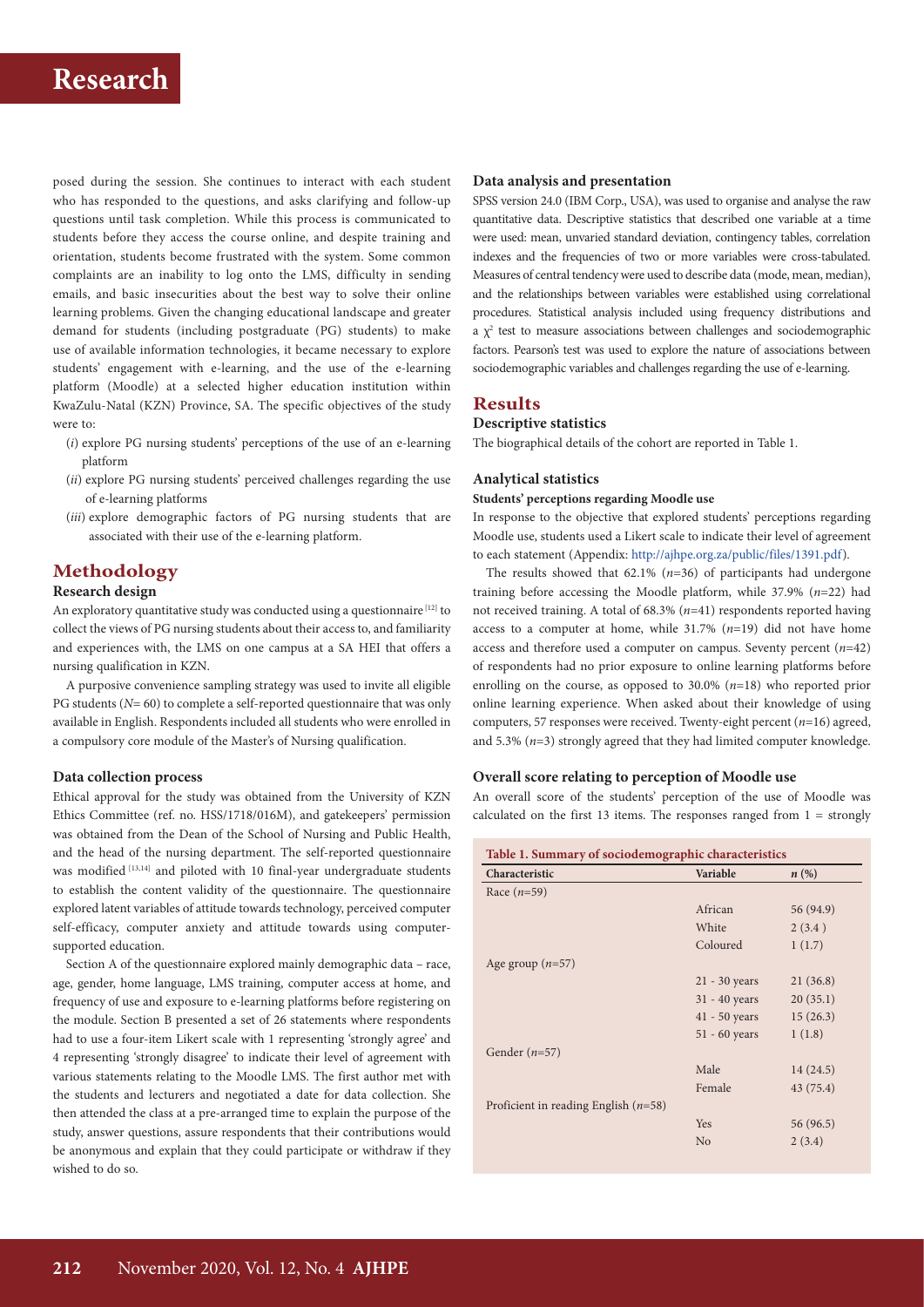| Table 2. Cross-tabulation of perceived challenges         |                                                                  |            |  |
|-----------------------------------------------------------|------------------------------------------------------------------|------------|--|
| Demographic factor                                        | Perceptions and challenges                                       | $p$ -value |  |
| Age                                                       | If I make an error, I find it difficult to recover from it.      | 0.03       |  |
| Age                                                       | I find it difficult to adapt to this culture of learning.        | 0.039      |  |
| English proficiency                                       | I feel that Moodle is easy to use.                               | 0.020      |  |
| English proficiency                                       | I feel I need to use technical support to use Moodle.            | 0.040      |  |
| English proficiency                                       | I feel that Moodle is a flexible learning management software.   | 0.001      |  |
| English proficiency                                       | I feel that Moodle has a simple and natural dialogue.            | 0.037      |  |
| English proficiency                                       | Overall, I am satisfied with how easy it is to use Moodle.       | 0.000      |  |
| English proficiency                                       | The information provided on Moodle is easy to understand.        | 0.000      |  |
| English proficiency                                       | While using Moodle, it is easy to read characters on the screen. | 0.005      |  |
| English proficiency                                       | I feel that the organisation of information in Moodle is clear.  | 0.000      |  |
| English proficiency                                       | I learned to use Moodle quickly.                                 | 0.024      |  |
| Duration of training                                      | I feel that the organisation of information in Moodle is clear.  | 0.043      |  |
| Accessibility of a computer                               | I feel I need to use technical support to use Moodle.            | 0.018      |  |
| Accessibility of a computer                               | I feel that Moodle is a flexible learning management software.   | 0.008      |  |
| Accessibility of a computer                               | I learned to use Moodle quickly.                                 | 0.024      |  |
| Accessibility of a computer                               | I can explore features of Moodle by trial and error.             | 0.001      |  |
| Accessibility of a computer                               | The information provided on Moodle is easy to understand.        | 0.025      |  |
| Exposure to online learning platforms before registration | When using Moodle, I need to remember a lot of information.      | 0.021      |  |

disagree,  $2 =$  disagree,  $3 =$  agree, to  $4 =$  strongly agree. A higher score indicated a more positive perception of the use of Moodle. The minimum score was 24, and the maximum score was 47. The mean was 37.30, and the standard deviation was 5.148. The median and the mode were 37. Overall, an average of 50% of respondents had a score of 37, which indicated a positive perception of the use of Moodle.

## **Challenges regarding the use of e-learning**

The findings relating to students' challenges associated with using the LMS were based on 57 responses. A collective 24.5% of the respondents strongly agreed (n*=*4) and agreed (*n*=10) to experiencing difficulty with navigating the programme after having been away from Moodle for a few days. A total of 58% of respondents agreed (*n*=21) and strongly agreed  $(n=11)$  with the item regarding the need for technical support when being introduced to Moodle, while 42% collectively disagreed (*n*=16) and strongly disagreed (*n*=8) with the need for technical support to use Moodle effectively. Three students did not answer this item.

The majority of the respondents in this study, 54.5% (*n*=30), were comfortable using Moodle: 32.7 percent (*n*=18) strongly agreed that they were comfortable, 7.3% (*n*=4) disagreed, and 5.5% (*n*=3) strongly disagreed with the statement. In the present study, 38.6% (*n*=22) of respondents agreed that they felt at ease using Moodle, 33.3% (*n*=19) strongly agreed that this was the case, 22.8% (*n*=13) disagreed with the statement, and 5.3%  $(n=3)$  strongly disagreed. This study also showed that out of 57 respondents, 61.4% (*n*=35) agreed that the organisation of information on Moodle was clear, and 22.8% (*n*=13) strongly agreed that it was clear, while 14.0% (*n*=8) disagreed and 1.8% (*n*=1) strongly disagreed. Out of 54 respondents, 57.4% (*n*=31) disagreed with the statement that they found it difficult to recover after having made errors when using Moodle, and 18.5% (*n*=10) strongly disagreed; 16.7% (*n*=9) and 7.4% (*n*=4) agreed.

## **Student challenges with Moodle use**

Concerning the objective that investigated students' challenges with Moodle use, a Pearson  $\chi^2$  test was used to explore associations between sociodemographic variables and the items related to the challenges regarding the use of e-learning. An association was found between the following: age and making errors ( $\chi^2$ =13.407, df =6,  $p$ =0.03); age and finding it difficult to adapt to the culture of learning ( $\chi^2$ =17.675, df=9, *p*=0.039); proficiency in English and learning to use Moodle quickly  $(\chi^2=9.420, df=3, p=0.024)$ ; access to computers and learning to use Moodle quickly ( $\chi^2$  = 9.41; df = 3; *p*=0.024); access to a computer and exploring features of Moodle by trial and error ( $\chi^2$ =17.120; df=3; *p*=0.001); exposure to online learning platforms before registration and the need to remember a lot of information when using Moodle ( $\chi^2$ =9.695; df=3; *p*=0.021).

The majority of participants viewed Moodle as a flexible LMS. The study, however, did find an association with proficiency in English and accessibility to computers. English proficiency was associated with the following challenges: ease of reading; students' perception that content was well-structured; and ease of Moodle use. Those who indicated that the LMS was user-friendly were also more proficient in English.

## **Discussion**

This study investigated the use of e-learning platforms by PG nursing students, specifically their perceptions of and perceived challenges in engaging on Moodle as an LMS. As indicated by the demographic and age profile (Table 1), the cohort was a representative sample of PG students who typically enrol in the Master's in Nursing degree at the institution. While 93.3% of the class indicated that they were proficient in English, it is disconcerting that four students who classified themselves as not proficient enrolled in the programme despite being aware of the requirement for English proficiency. English is the official medium of instruction at the institution.